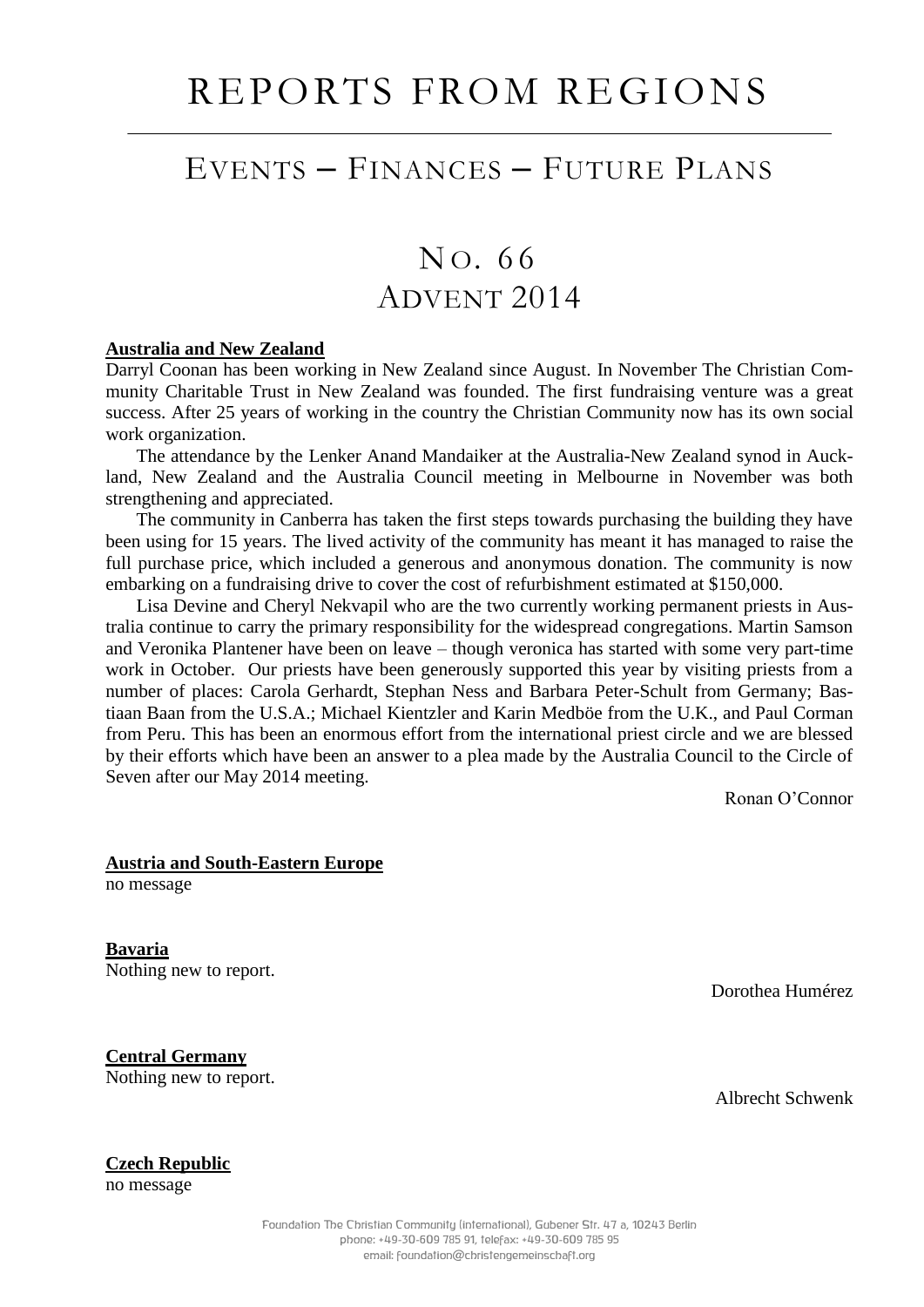#### **France and francophone Belgium**

This summer again we ran some building camps in Paris, first with helpers from foreign countries, some of them we knew already, then with new people, younger ones now, who enriched us with their youthful enthusiasm. After enlarging the vestry and redesigning the area of the altar last year, we shortened the background area of the chapel and provided it with a new massive wooden door; the complete inner wall-covering was renewed up to the bare walls, as well as a toilet for handicapped people was built in. The works proved to be more complicated than planned, thus the Circle of Seven had to be satisfied with a floor in the chapel still covered by a polythene sheet and walls without the planned varnish. The opening festival will take place on 22<sup>nd</sup> February 2015. A third time of renovating, again with building camps, have we planned for the next summer – the exact dates haven't been fixed yet. Then we'll treat the outside of the building and the whole area of entering the building. For information relating to these plans please turn to Johannes Sloendregt, phone: +41-61 701 80 83, [bildart@gmail.com.](mailto:bildart@gmail.com)

And here the report of a member from the congregation in Chatou, which gives you an insight into the life of this community, situated about 15 km [9,3 m] to the west of Paris: As we have only a small number of priests in France, we have to share brotherly. So we are visited once in the month by a priest – Jean Marie Falcone – in our beautiful chapel in Chatou. Then there are "religious teachings" in Saturday afternoon for groups of around 15 children, in the evening an "etude – exercise" for the adults on a topic chosen earlier – quite often the gospel of the next Sunday. On Sunday the Act of Consecration of Man and the Sunday service for the children are celebrated, afterwards again an "etude" for the grown-ups and later a common meal. Often also a baptism takes place. Some time ago people asked for more religious lessons for their children, so two women from the congregation are prepared to teach the children once a month on Sunday morning – a highly enjoyable fact. During this time parents as well as other members of the congregation gather for a joint meeting where they read the gospel, the creed and other texts, and sing and pray together. The seasonal feasts are celebrated regularly, whereby our garden and the spaces around the church are most advantageous. At Michaelmas the children had to prove their courage and strength of will, before they were knighted as servants of Michael. A short time ago we had the "Advent garden" and in January we expect a "Play of the Three Magi", performed by our children.

Claudia Achour (member in Paris) and Christa Pons (member in Chatou)

#### **Great Britain-Ireland**

The annual meeting of The Christian Community in Great Britain took place in Edinburgh from 17<sup>th</sup>-19<sup>th</sup> October, with the theme Transubstantiation. The meeting was a great success. Once again we could feel what can happen when we come together from our different communities and make a space for the archangelic being who is at work in all that we do in our Region. The Irish congregations hold their annual meeting in Epiphany.

As has been announced in previous reports, the church in north London was put on the market earlier this year. It was eventually sold for £2.5 million. The trustees of The Christian Community in Great Britain and The Christian Community in London Ltd mandated a group to decide jointly how this capital should best be used to further the development of our Community in Great Britain and Ireland.

The Christian Community in London is retaining  $\pounds 600,000$  for essential renovations to the building and for additional chalet accommodation in the garden. This will enable it to better serve as a conference/meeting centre for The Christian Community as well as increasing income at other times to support its work. We hope that with time it will be possible to employ a professional manager for the bed and breakfast. It is also intended that any profit that is made by the bed and breakfast at Temple Lodge will be shared with The Christian Community in Great Britain.

Additionally London agreed to make a gift of £ 100,000 for international work with 60% going to the Foundation The Christian Community (International) and 40% to the new Christian Community chapel being built in Colmar, France. The latter is a gesture to help internationally where it is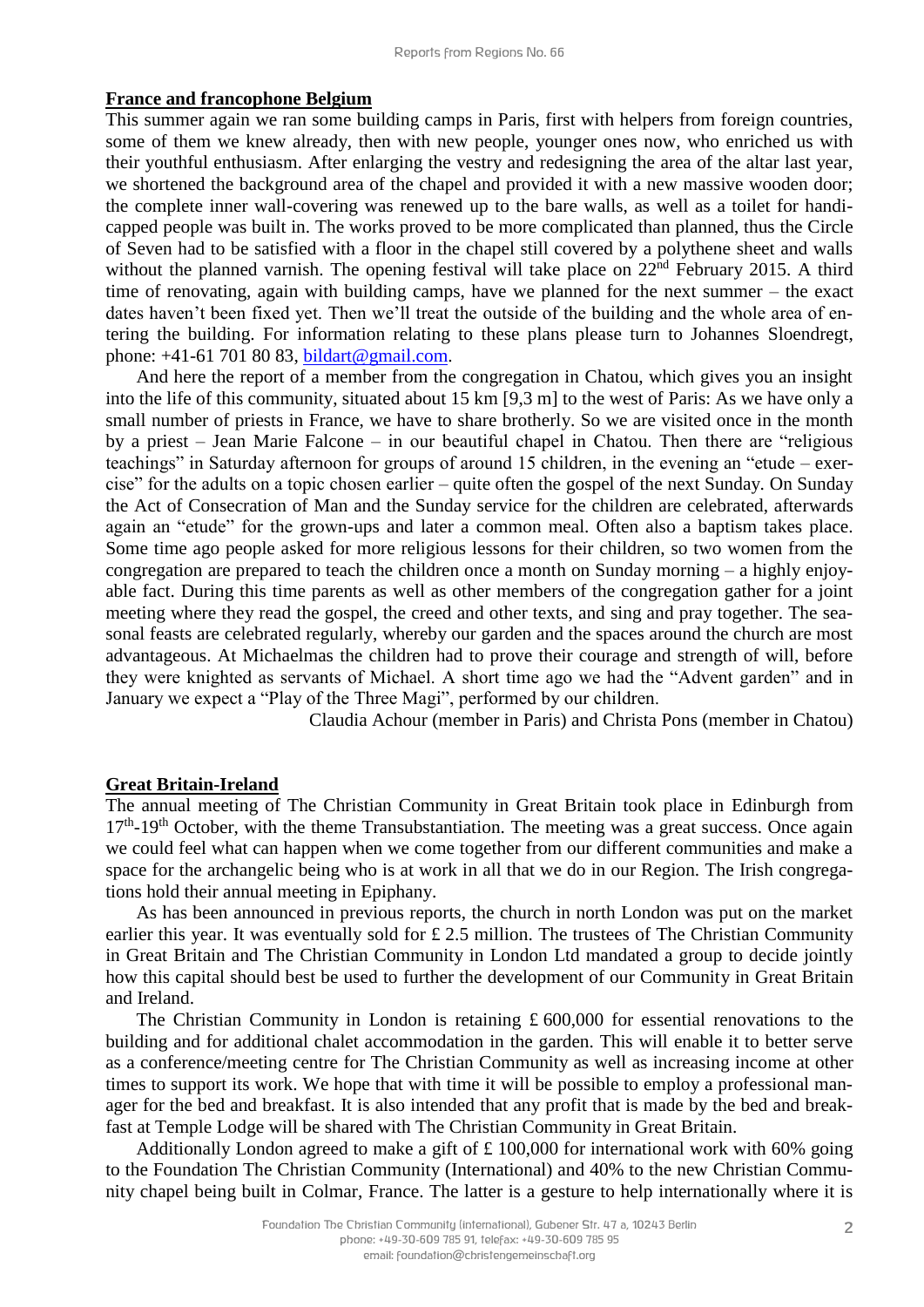urgently needed, just as we received help in funding the chapel in Canterbury from Holland and Switzerland. The balance of £1,720,000 is being made as a gift to The Christian Community in Great Britain. This amount is earmarked as follows: £ 1,000,000 towards the new church in Stroud; £ 460,000 to replenish our reserves and £ 260,000 for future needs (development grants, new priests' housing). The Stroud congregation is about to submit its plans for detailed planning permission for building its new church, and the appeal for this project has been launched. The appeal will be sent around the regions soon; meanwhile more information is available via the website at [http://www.stroud.thechristiancommunity.co.uk/.](http://www.stroud.thechristiancommunity.co.uk/)

Three priests from the region are supporting the work in Australia: Michael Kientzler is in Sydney for the winter months, and Michaela and Nicholas Wijnberg have agreed to help out in Melbourne for the first half of 2015.

The English-language journal of The Christian Community, *Perspectives,* has had some changes to its editorial team in the last year, with the addition of Donna Simmons as one of the two Editors along with Tom Ravetz, and Gabriele Kuhn (Edinburgh) taking on the management of the subscriptions. We are currently revamping the website, which will soon have an archive of issues from the last 10 years, as well as a searchable index. The magazine appears quarterly and has a selection of articles on theological and wider themes. A free trial copy is available from Perspectives Subscriptions, 21 Napier Road, Edinburgh, EH10 5AZ, UK, [subs@perspectives-magazine.co.uk.](mailto:subs@perspectives-magazine.co.uk) For more information on prices, please consult [http://www.perspectives.thechristiancommunity.co.uk/.](http://www.perspectives.thechristiancommunity.co.uk/)

Tom Ravetz

| Italy      | Japan      |
|------------|------------|
| no message | no message |

#### **Netherlands and Flanders**

In our last "Information" we reported that we are striving to enhance the talks in all our congregations about the discrepancy between the financial contributions on the one hand and the expenses for the support of our priests on the other hand. Thereby we choose as our starting point the fact that it is not only the question to raise the contributions, but also to strengthen the Christian Community. The next step will be that a group of members of the Synod and the Board of Executives begins working. The task of this group is to describe possibilities of strengthening the Christian Community in our Region. We want to involve a sufficient number of priests in this endeavour, necessary for this work to be well done, to find out how they may be installed in our congregations, furthermore: which special tasks and initiatives in our congregations themselves they'll be able to take on. As far as possible the personal, financial and administrative effects shall be described. This team will possibly finish its work in March 2015 and give a report to the Synod and Board of Executives.

The annual day for members and interested people took place in Arnheim on 11<sup>th</sup> October. Its topic was: "How do you build on your congregation?" This topic was stressed by several lecturers and was discussed in study groups – an animating day with good talks. About 60 members were present.

In September a new book by Siegwart Knijpenga was published: "Driewaardig leven, religieuze ervaring in het hier en nu" (Trivalent life, religious experience in here and now). The religiously minded person may experience the Divine Father in the Nature. In processes between human beings he may experience the Divine Son. In his ideas he may experience the Holy Spirit. Who accepts these three values lives threefold. The author describes these religious basic terms with concrete examples.

Ellis Booi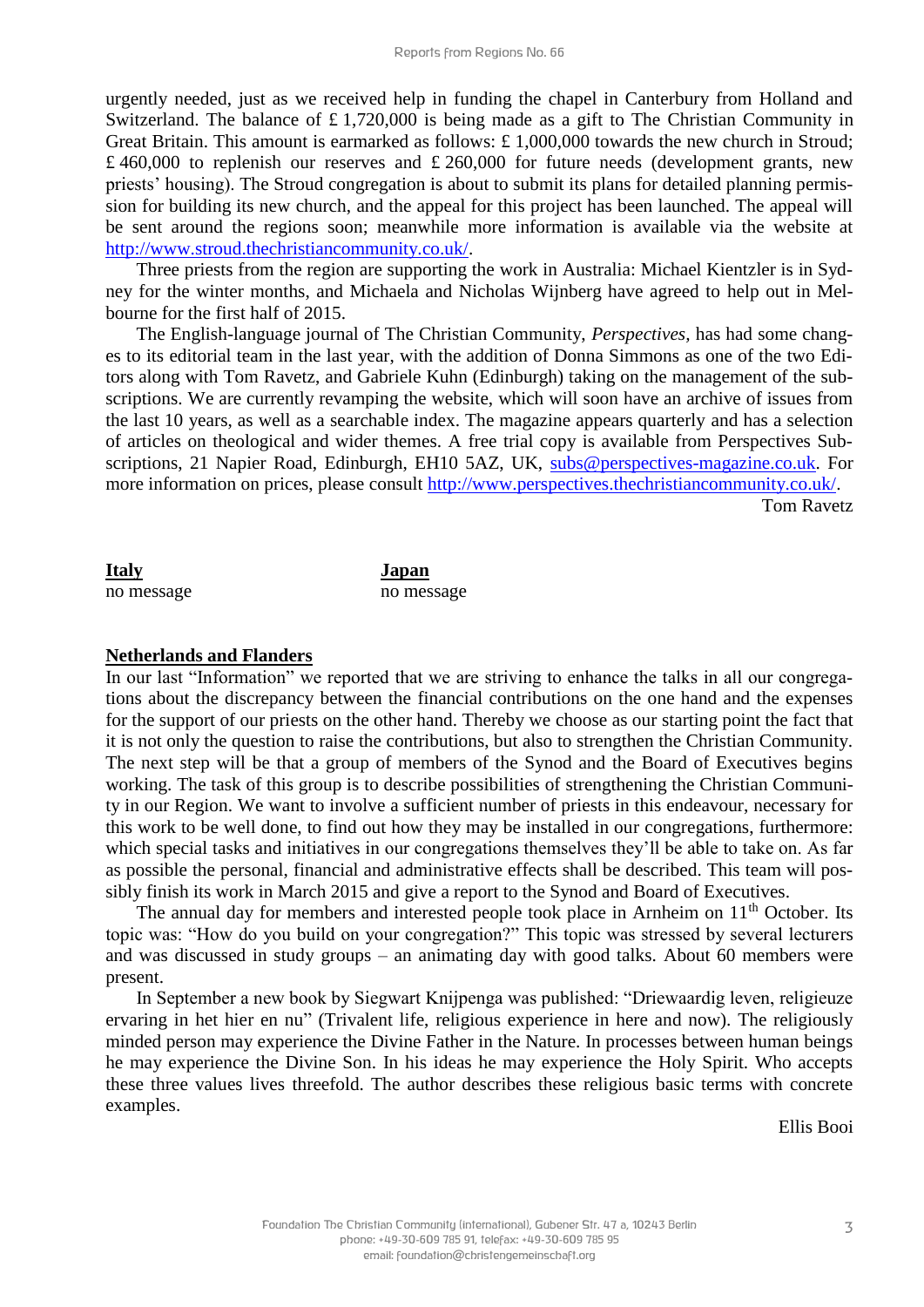#### **Northern Germany**

In our Region almost traditionally our conference for co-workers and their families takes place in the house of the Rothfoss-foundation at the Mözen Lake near Bad Segeberg. "As in heaven so on earth", "Grace dances" were the last two captions of the meetings of young and old, which happened at Ascension Day and the first of May and where around 100 people came together, 35 of them children. The next meeting, on Ascension Day 2015, will be given the caption "He comes in the cloud", the posters are already being printed. Gathering in a circle evening and morning with stories for young and old, singing together, several study groups, talking as well as moving, canoeing on the Mözen Lake, short concerts, visits to exhibitions in the nearby Segeberg and, of course, walks, pursuits fitting to the in addition to the respective age of children and youths, will be offered.

The daily celebrating of the Act of Consecration of Man, the Sunday Service for Children and the Close of the Day are the crucial starting point for our gathering. People from several congregations, members of the Regional council and priests colleagues begin already in autumn to prepare this meeting. Even rooms in the guesthouses in the vicinity have to be reserved to accommodate all participants. With the support of the Region and the Sozialwerk (German association for non-religious tasks) of The Christian Community are we able to keep the prices low, so that really everyone who wants to partake is able to afford it for the whole family.

21 priests and priestesses from Sweden, Norway, Finland, Estonia, Poland, Russia and Northern Germany met in Davide on Gotland in August 2014. Rudolf Steiner speaks about the mysteries of the area of the Baltic Sea and their meaning for the future development of Central Europe and the connection between the old mysteries and Christianity (Gisela Thriemer had spoken about it). This meeting had emerged after a work meeting in Rostock in 2013, where we already dealt with the phenomenon of the Baltic Sea in Mecklenburg. During those three days, which we spent on Gotland in August 2014, the colleagues tried to describe the fundamental nature of their countries and their congregations. Out of it arose the common will to prepare two meetings one after another because there is only room for about 50 to 60 people in Davide on Gotland.

– SPACE OF LIGHT BALTIC SEA – Encounters on Gotland

Between  $20^{th}$  and  $23^{rd}$  August and from  $27^{th}$  to  $30^{th}$  August 2015 both meetings will take place.

For the year 2015 the congregations from Sweden and Northern Germany (Lübeck, Rostock und Hamburg-Volksdorf) have declared their willingness to prepare the meeting. It will be held in the Swedish and the German language. We'll have to wait and see what will happen in future. In any case, we plan to maintain this wonderful place Davide carefully so that in years to come people from our Region may gather there, time and again, to reveal the mystery of the space of the Baltic Sea furthermore. At Michaelmas 2015 we will report how it was.

Gerhard Ertlmaier

| <b>Northern Countries</b> |
|---------------------------|
|                           |

no message no message no message no message no message no message no message no message

**North-America North-America** 

## **Romania**

One year, a year of probation, has passed, when Monica Culda in both congregations Bucharest and Cluj celebrated once in a month the Act of Consecration of Man and ran a seminary. Mr Sondermann, Mrs Robert and Mrs Hasselmann contributed with their visits to inspiring experiences in the services.

A journey to the abbeys in the Bukovina with 26 participants from Germany, Austria, Switzerland and Romania made it possible that they all were deeply impressed by the culture-enhancing power and beauty of these monasteries.

Now, during summertime 2014, many people from all Regions gathered in Beliş. At first 26 youths from North-Rhine Westphalia arrived, who, together with eight Romanian youths, supported the preparations for the family-holidays. The "interpersonal chemistry" between the young group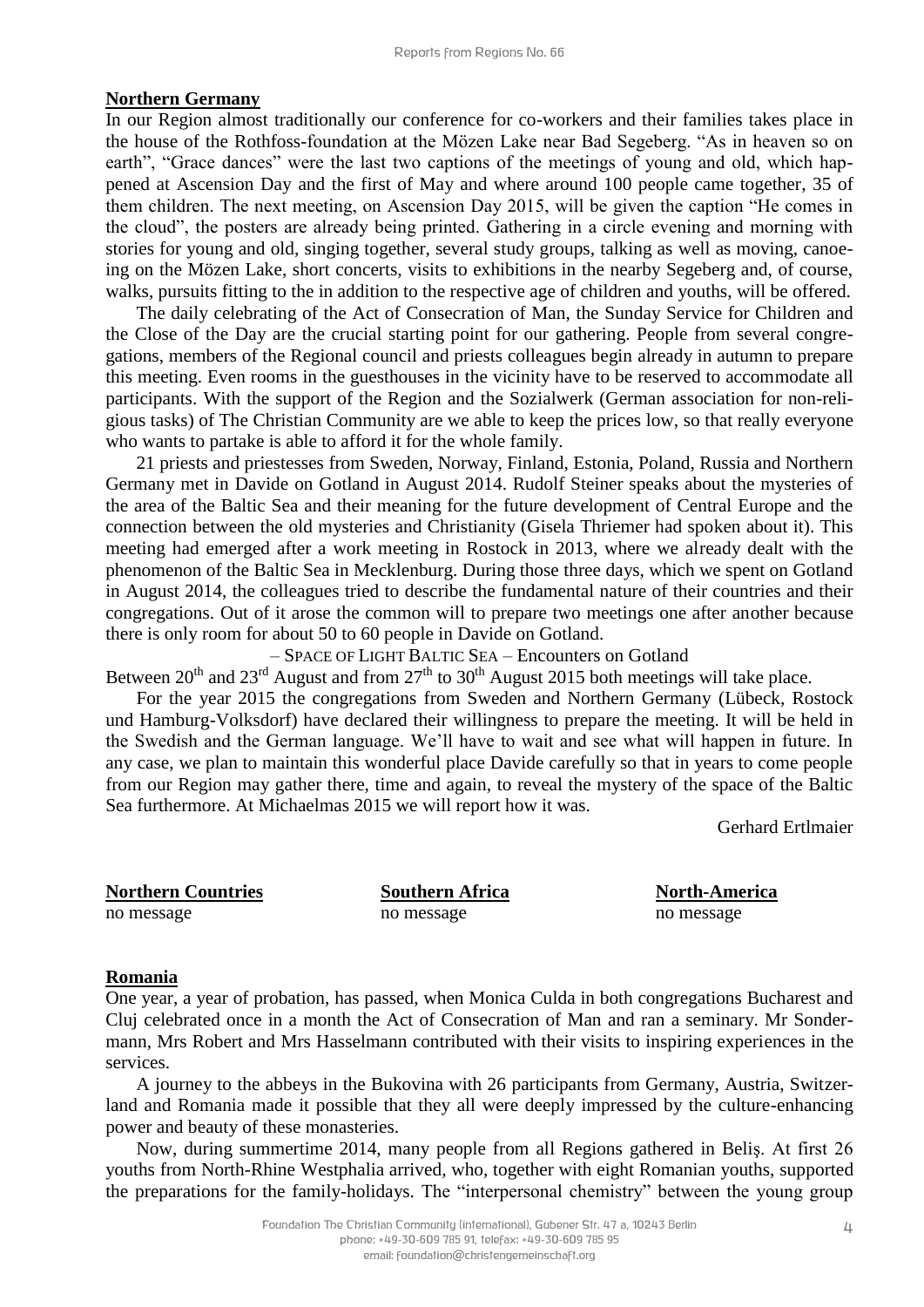members was excellent and enabled a joyful start of the following family-holidays. They proved to be a "magnet" for numerous young families and different adults. The topic of the meeting "The Sacrament of Marriage" found its accomplishment in a most wonderful wedding. Even nature contributed to the feast so impressively with a mighty thunderstorm above our heads that this event made a lasting impact on our memories.

All requirements for the foundation of the Christian Community in Romania are met by the congregation. That became clear for the Circle of Seven in a talk with the college of priests responsible therefore. Now it is "only" necessary to find the right timing for two priests when to start work there. Mrs Hasselmann declared her willingness to learn the Romanian language for this purpose. A group of 12 to 14 Romanians devote themselves to questions of creative configuration and work. Full of hope and faith do we start into the next year, confident that the chance of the foundation becomes more and more realistic.

#### Armgard Hasselmann

The activities in the Romanian Christian Community have considerably increased through the intense work to get more visibility and to strengthen the relationship with other institutions. In her two visits in our country rev. Marie Pierrette Robert had lectures on Resurrection at Easter time, and on Michaelmas, at our two chapels in Bucharest and Cluj, and in Rudolf Steiner House, in Bucharest, and she is going to be in Romania in December, too.

Rev. Armgard Hasselmann gave lectures in Bucharest and Timisoara kindergartens, and rev. Michael Debus held lectures on Mystery Dramas at the Eurhythmy Association, and on Solar and Moon karma at R. Steiner House, in Bucharest, and about The Modern Communities at the chapel in Bucharest. Rev. Monica Culda had many contributions on different sacraments in the Christian Community, in our chapels, and about modern religious education in Waldorf kindergartens and schools in Bucharest and Cluj. We thank them for their dedication and help guiding us on our way to the foundation of the Community in Romania.

Verginia Petrovici

### **South-America (without Spain and Portugal)**

From  $20<sup>th</sup>$  to  $25<sup>th</sup>$  October we held our third meeting of treasurers from South America in Lima. Representatives from Cali/Columbia, Lima/Peru, Santiago/Chile, Neuquén and Buenos Aires/Argentina and Botucatú/Brasilia were present. Only from Sao Paulo nobody was able to attend; in total we were 14 people, four of them priests.

We are striving especially to build up trust, and I think that we are on a good way. Each congregation in our continent is a world of its own.

Maarten de Gans

### **South-West Germany**

Since the last "Information" we have to report two occurrences; on the one hand: In the congregation Öschelbronn/Johanneshaus the expected change of the priest has taken place; at Michaelmas after a really convincing period of vocational adjustment Mrs Weinhard was introduced in Copenhagen; in Öschelbronn her send-off happened already at the 14<sup>th</sup> September, and at the same time the introduction of the new priest Mrs Kati Kolk. For some time she will look after the congregation. In November fortunately the chance arose for her to find a suitable flat in the immediate neighbourhood to the Johannes-Haus.

On the other hand: our regional meeting at Michaelmas took place in Constance on the occasion of the 600-years jubilee of the Vatican council "The Ego between Deception, Self-deceit and Truth – Jan Hus and His Importance for Our Time". All events took place in the city centre: in the Cultural Centre, the Choir School, the Old Catholic Church … Therefore, we moved all the time open to the public. The number of participants reached 200 people, a number we had planned as limit – but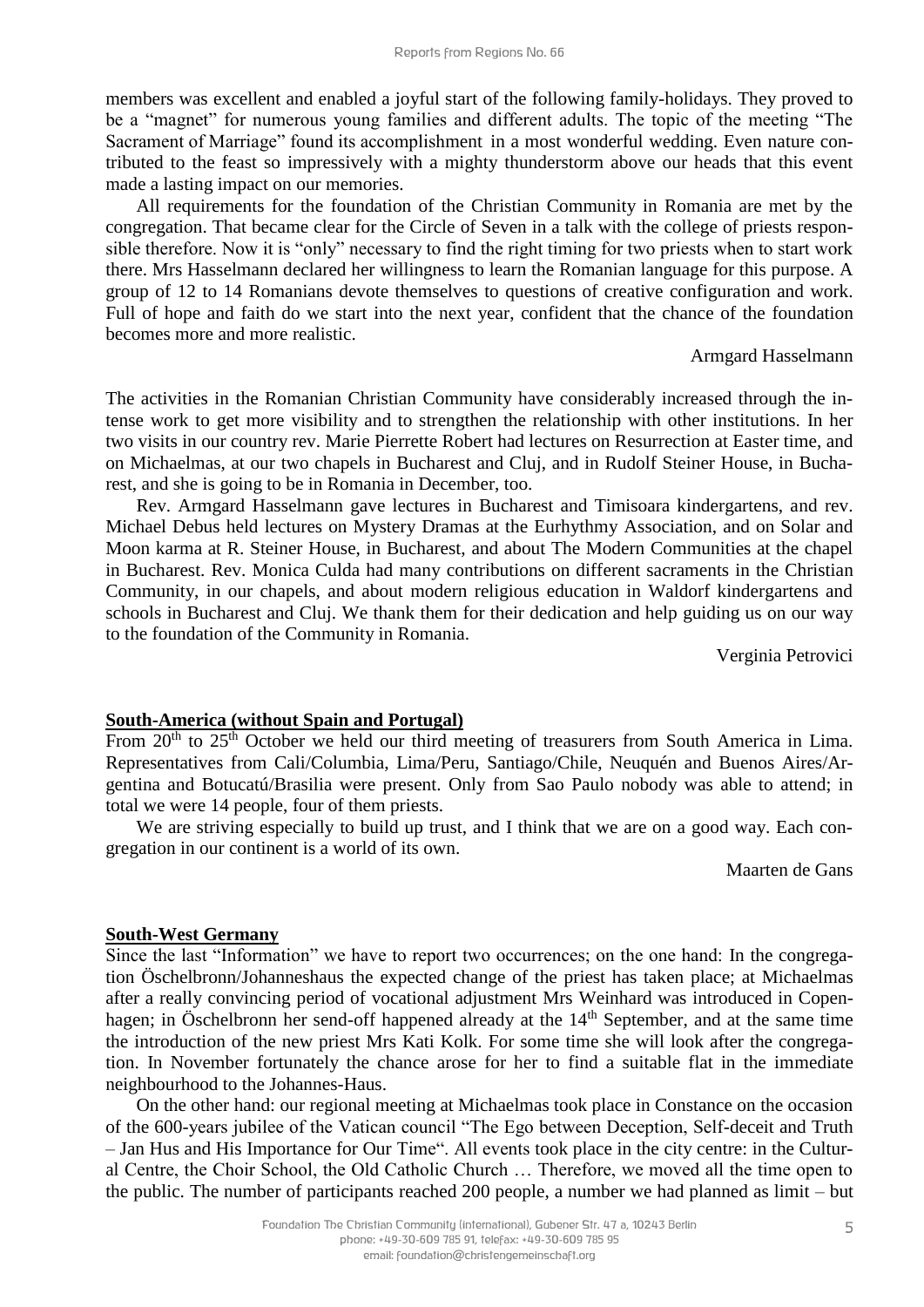after all they were largely "our" people. Nevertheless, it was a successful event thanks to the splendid preparation by the Constance people, and the exemplary catering and the well performed presentments, especially the introducing and in the end repeated play by Mrs Janatova from Prague for two people, the fictitious dialogue between Jan Hus and Emperor Sigismund in their after-death period. Exceedingly awe-inspiring were the three Acts of Consecration of Man in the Rococo-style building of the Christus-Kirche, together with the music in the enlarged sound system. The "cash check" then showed a total turnover of about  $\epsilon$  22,000 a small financial plus! Thus we are aware to have initiated an appropriate impulse with our conference at the beginning of a five years period of commemoration.

Hellmut Voigt

no message no message no message no message no message no message no message no message

**Switzerland West-Germany Wuerttemberg**

#### **Gewänderkammer (Vestment Workshop) and Substanzenversand (Delivery of Substances)**

Since more than ten years the refund amounts for the vestments have been unchanged. Now we attempted a new cost estimation because the sewers and seamstresses from outside had asked recently to step up the piecework system. The amounts include the costs of material and production as well as the share in the overhead costs of 40%. After consultation with the co-ordinators the following new refund amounts will be valid from 1<sup>st</sup> January 2015:

| Priest's cassock, with trying on                     | € 512,50   |
|------------------------------------------------------|------------|
| Priest's cassock, without trying on                  | € 463,50   |
| Albe, with trying on                                 | € 502,50   |
| Albe, without trying on                              | € 465,75   |
| Short albe, with trying on                           | € 331,75   |
| Short albe, without trying on                        | € 295,00   |
| Laundering once                                      | € 12,25    |
| Stole, girdle                                        | € 273,50 € |
| Chasuble                                             | € 1.001,00 |
| <b>Chasuble: Passion-tide</b>                        | € 1.031,00 |
| <b>Chasuble: Ascension</b>                           | € 1.100,00 |
| Mantle (silk): trinitary, Ascension, Passion-tide    | €937,75    |
| Mantle (silk): other                                 | €921,75    |
| Server's collar: Easter, Whitsun, Christmas.         | € 134,75   |
| Server's collar: Ascension                           | € 150,75   |
| Mantle (wool): trinitary, Ascension, Passion-tide    | € 721,00   |
| Mantle (wool): other                                 | € 704,00   |
| 2 Server's vestments: medium size                    | € 490,00   |
| 1 Server's collar                                    | € 75,25    |
| 2 Server's short vestments: medium size              | € 306,00   |
| Cup cloth: 40x40 cm, double, colour of festival time | € 29,00    |
| - as above: white                                    | € 23,50    |

During the past weeks Weleda has again examined their cost estimation for incense coal and incense. After most favourable consideration and relinquishing any surcharge the selling price for incense coal, inclusive value-added tax, will be much lower at  $\epsilon$  4.55 per box (10 pieces) instead of  $\epsilon$  10.95. However, because of considerably risen costs of production, the selling price for incense, value-added tax included, will be increased from  $\epsilon$  5.09 to  $\epsilon$  14.01 pro jar. The substances are delivered with a surcharge of 40% of the overhead costs.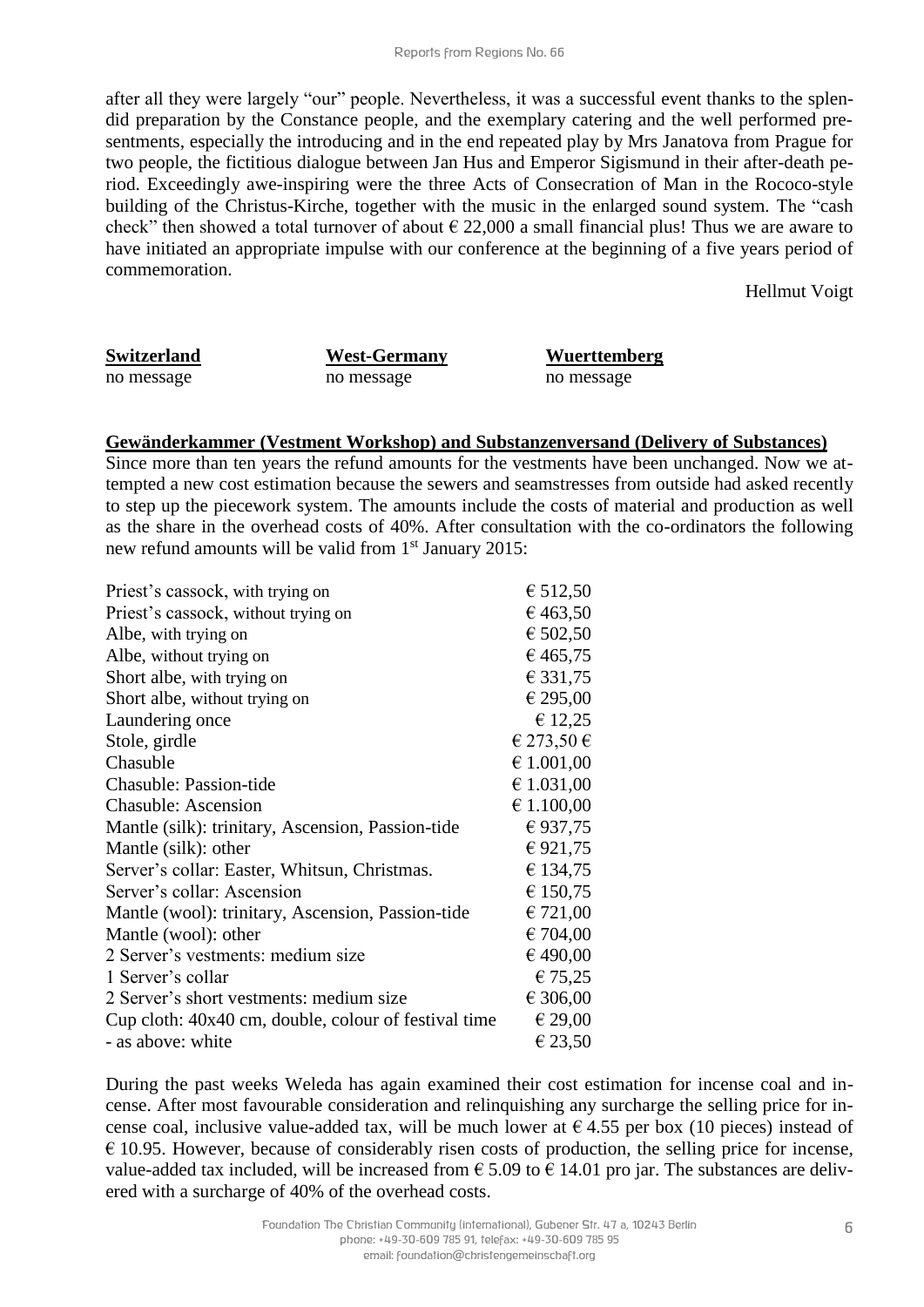Then the refund amount per box of Weleda-incense coal will be around  $\epsilon$  6.00, and for a jar of incense  $\epsilon$  19.00. These sums are valid when our existing stock is used up.

If there is something unclear or you have any questions, please turn to the administration of the Foundation (Tel. 0049-30-609 785 91, [foundation@christengemeinschaft.org\)](mailto:foundation@christengemeinschaft.org).

Armin Knabe, Berlin

#### **Seminaries/Stuttgart**

#### As an Introduction: to get you in the mood

Here we expected Christmas all the time as St Luke describes it warming your heart: All the time we work as joiners on the manger of our Lord, we make inhospitable places in our souls as comfortable as possible with the little that is available for this purpose, so that He may appear on earth and becomes a human being.

But the other story, too, the "royal Christmas story" is influencing continuously our studies – you'll suddenly notice that during Advent. Our students – in total there are 42 participants in the Seminary and gaining some work experience – hail from 20 different nations. They bring much wealth, to put it away because the new riches they take on without being able to know whether they will achieve what they are aiming for: to become a priest.

#### About the Situation

During this trimester things went well: A bright star shine upon our work, the heavens are open, those who have passed before us are still connected with us. That can be felt by everyone who stays with us a while. It could have been quite different. So often as in the last trimester we had not missed a scheduled lecturer for the main course – for so long in so short a time; regularly we found someone who was able to step in, who could fill the gap competently. Deeply touched were we when our colleague in managing the Seminary Françoise Bihin fell ill, paying with her illness the tribute for shuttling to and from once a week between the congregation of Colmar and her tasks in the Seminary in Stuttgart. We had to live with this gap because we could fill the subject lessons with other lecturers, but we were unable to replace Mrs Bihin. We hope to offer her a healthier way of working in the next trimester, so that she will be able to return to her tasks in Stuttgart step by step.

#### Priest in the Christian Community – an outdated model?

With regard to the understanding of nations the gathering of members of so many nations offers certainly a wonderful situation and possibility – and in fact, we experience that in our living together: It isn't your origin that counts but our common being human. However, behind this mixture lurks a fact that causes us to ask: Why goes such a small number of German students enroll in our Seminary? During the last trimester of their training in Stuttgart there were only four to six students since 2008. Why are people in that country where the Christian Community has spread stronger than everywhere else not driven to take up the profession of a priest? Why does the experience of the Christian Community in Germany not enhance the will to engage oneself personally in its working and spreading? If you then consider the fact that the most ardent students quite often don't come from our congregations, but found their way to us because they were searching answers to their innermost questions, the riddle grows even more. What is hindering you that Friedrich Rittelmeyer's feeling, when he first read the text of the Act of Consecration of Man: "You may not fail now", doesn't occur more often when you experience the celebration of the service?

#### Plans

We have planned the ordination of the four participants in the ordination-course for the 28<sup>th</sup> February and 1st March 2015 here in Stuttgart. They will celebrate their first Act of Consecration of Man when the "Campus A", the association of Anthroposophically orientated training-courses in Stuttgart run their joined studies week for the second time – for about 450 students who select their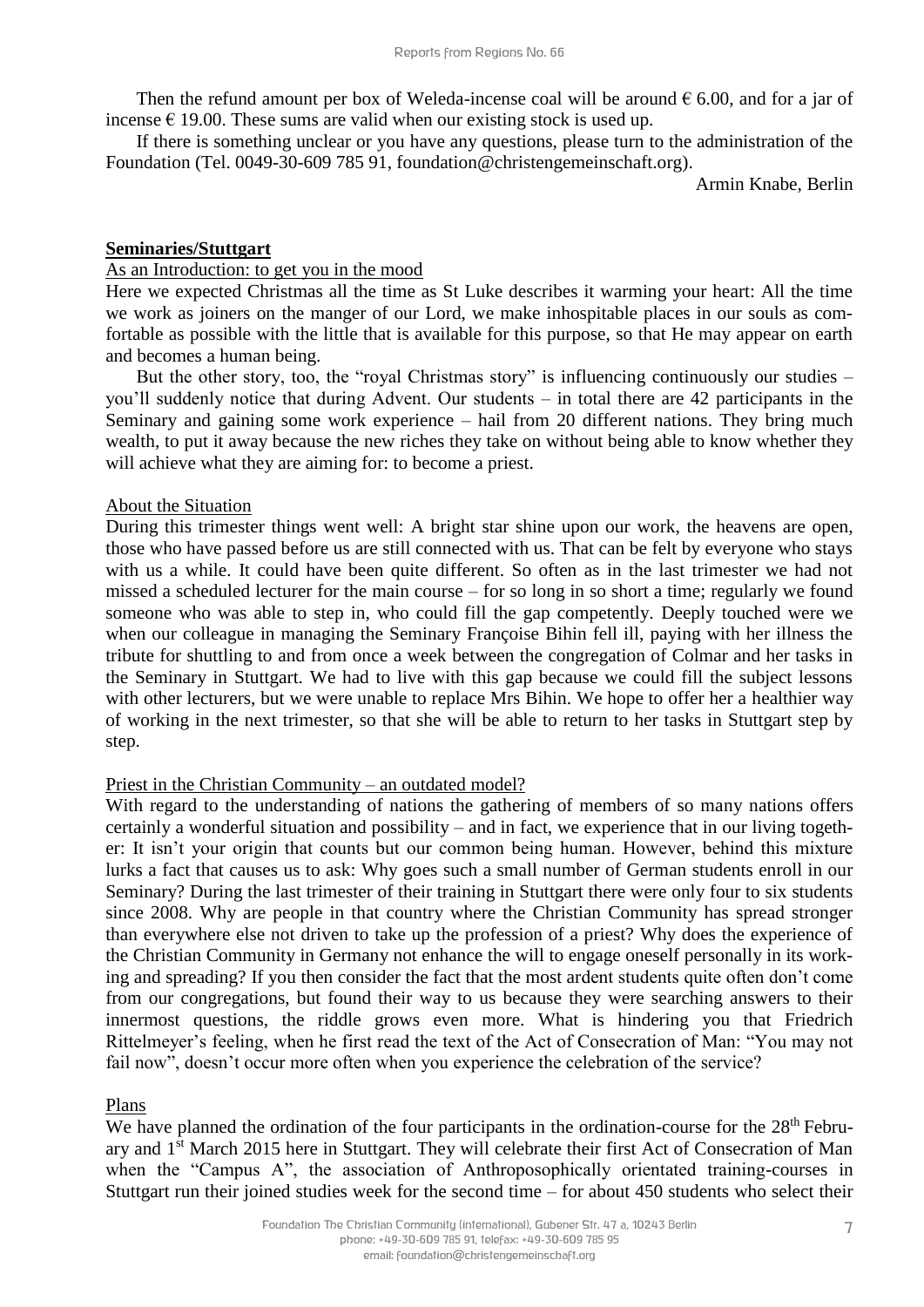contents for studying by themselves from the rich offer of themes, and learn to know each other better in a personal encounter.

During the week between  $8<sup>th</sup>$  and  $13<sup>th</sup>$  March 2015 our next "Course of Orientation" takes place. From  $21<sup>st</sup>$  to  $23<sup>rd</sup>$  June 2015 we plan to invite friends and sponsors into our Seminary for meeting, exchange of thoughts and enjoyment in being together. Even a "Cabaret" shall be performed during these days. Will we be able to greet you too as our guest? You want to know more about us? Gladly we send you our newly published "Seminarbrief – Letter of the Seminary" – even regularly if you want that. Just drop us a line.

Georg Dreißig

#### **Seminaries/Hamburg**

The landing of new students follows a rhythm of tides whose change is unexplicable for us. In this case, for this semester the number of seminarists is so low that we only hope for a flood of enrolments in the next year. Both advanced classes contain five students each, but in the first course only three students took up their studies after some unexpected cancellations. May be that people already learned of our plans for the start in 2016 of our "Studies in Job", thus interested in these new ways of studying. We used this special situation to fulfil an old plan: From now on there'll be a leaflet wherein we make the congregations aware of the possibility of the full-time studies with us.

As in the past years we sent out a booklet which gives an insight into a topic at the seminary that goes far beyond the usual topics of our courses. Last summer, Peter Bruckmann delivered a lecture about legal questions which is now available in print "Are we slaves of the law or creators of freedom? Conditions of Christian justice – Sind wir Sklaven des Gesetzes oder Schöpfer der Freiheit? Bedingungen eines christlichen Rechtslebens". During winter term we'll go on dealing with questions of how to develop the social life furthermore – especially in connection with questions of the essence of the Hierarchies. Armin Knabe, Vicke von Behr and Tom Ravetz ran courses on these topics.

Preparing for the pilot group of the "training course in job" we are working on a curriculum, where we describe our concept extensively with special regard to our teaching and learning methods. For March and April 2015 we are planning a circuit through the German Regions to inform the interested priests about our plans. We would like to exchange thoughts about a desirable regional network between future students as well as a programme for tutors. On  $30<sup>th</sup>$  April and  $1<sup>st</sup>$  May 2015 (6 o'clock pm to 6 o'clock pm) we invite people to a short meeting interested in this future training course.

Doris Quirling, Ulrich Meier

### **Körperschaftsverband (KV)**

Nothing new to report.

For the management: Dietmar Schwarz

### **Verband der Sozialwerke**

Leaflets on our holiday-camps, study-travels and further training for the care of the elderly for people working full-time or on an honorary basis are displayed in our congregations. You can also turn directly to the central office of the Association or look up the website under the URL [www.cg-sozialwerke.de;](http://www.cg-sozialwerke.de/) there you'll find all the pieces of information you may need.

Dietmar Schwarz